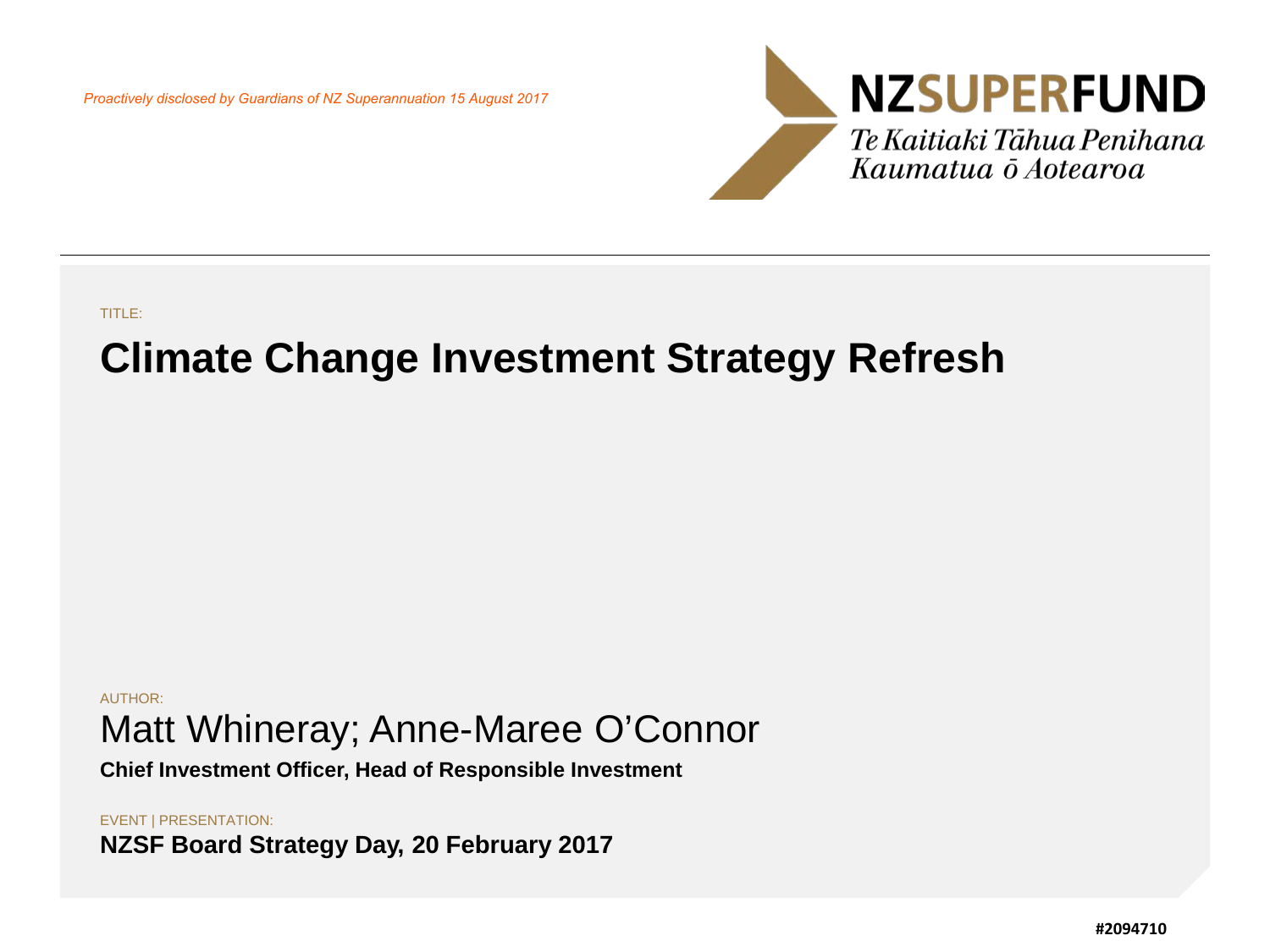

### **Our mandate, beliefs and climate change**

Climate Change is addressed as an investment strategy – based on our mandate, beliefs and investment frameworks.

The most relevant legs of our mandate are:

- best practice portfolio management;
- maximising return without undue risk to the Fund as a whole;

We believe climate change is a material long-term risk for which the Fund will not be rewarded. Ignoring climate change in our investment decisions could expose the Fund to "undue risk".

Our investment beliefs require us to have regard to climate change:

*"Responsible investors must have concern for ESG factors because they are material to long-term returns" "Investors with a long-term horizon can outperform more short-term focused investors over the long-run"* 

For these reasons we believe climate change risk requires an investment response, supported by our RI and Investment Frameworks, rather than an ethical policy decision.

However, the relevance of the "avoiding prejudice to New Zealand's reputation" leg of our mandate will increase over time and this will be monitored through our RI policy work in this area.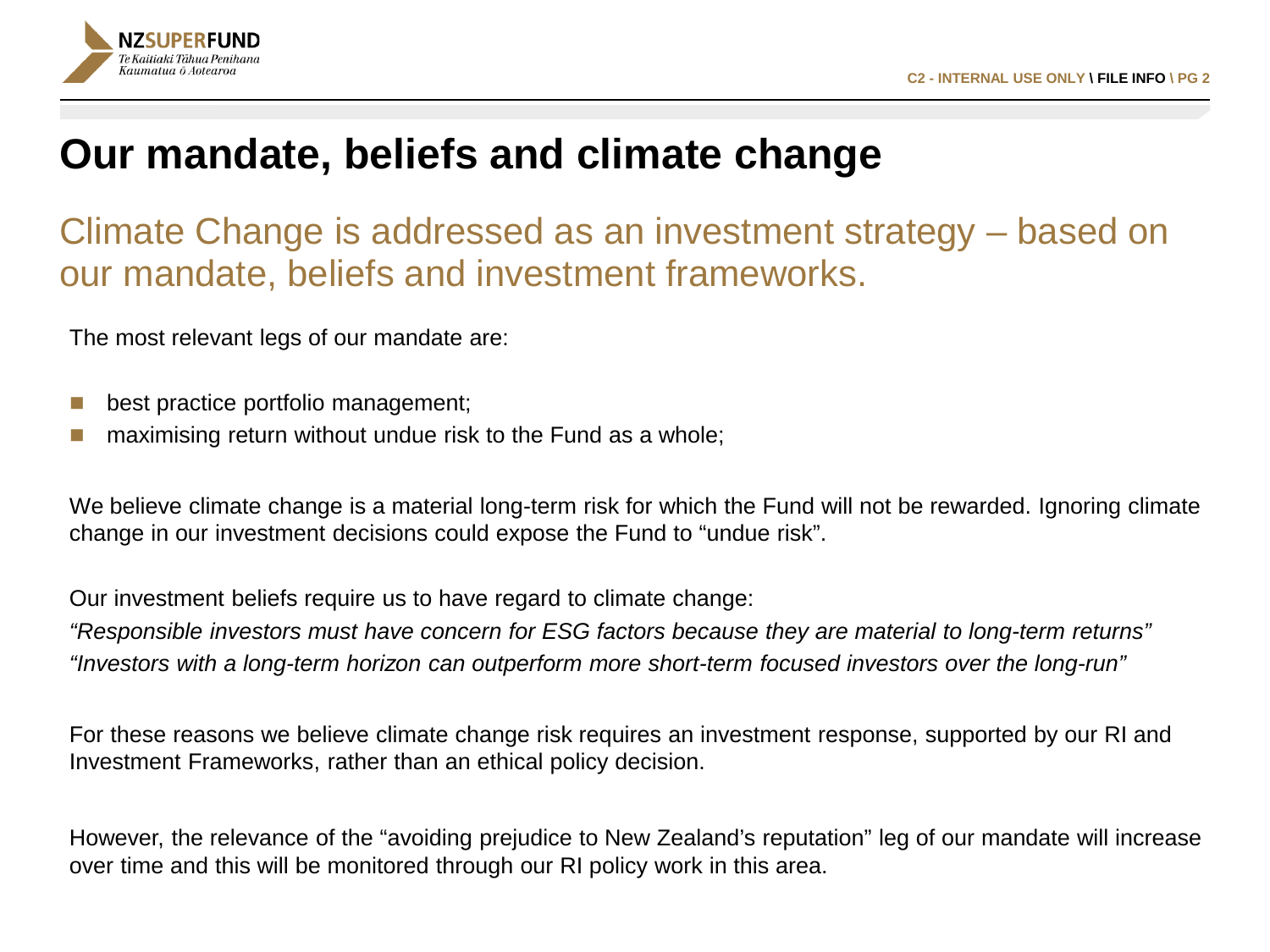

## **Climate change – an undue risk**

- Climate change presents a risk for which we believe we will not be rewarded an undue risk over the long-term and it is good practice to try to hedge this risk.
- Climate change is a market and policy failure: markets are producing too many emissions and are over-invested in fossil fuels. We believe carbon risk is under-priced partly because the time horizon over which the effects will manifest is too long for most market analysts – but it is relevant to the time horizon that matters for the Fund.
- Risk arises from impacts on
	- a) supply and demand changes from substitution, higher cost structures, consumer preference, and regulation;
	- b) physical damage or disruption to industries and economies; and
	- c) inability to adapt at reasonable cost over a reasonable period.
- *Climate change is different from other themes*: it has multiple drivers across technological change, resource & physical impacts, and policy actions; it encompasses both listed and alternative assets – but impacts them in different ways; requires an energy shift which affects all sectors; and is an inter-generational and cross-boundary issue.
- No single metric fully captures the risk & no single tool can deal with managing the difference or significance of impacts between asset classes.
- Reducing exposure in the equity portfolio, where most of our risk lies, offers a low-cost insurance policy. If the markets really do efficiently price climate change risks, then we have shifted weightings from some fair-priced assets to others.
- Integrating long-term risk analysis into our active decision-making builds resilience across the whole portfolio.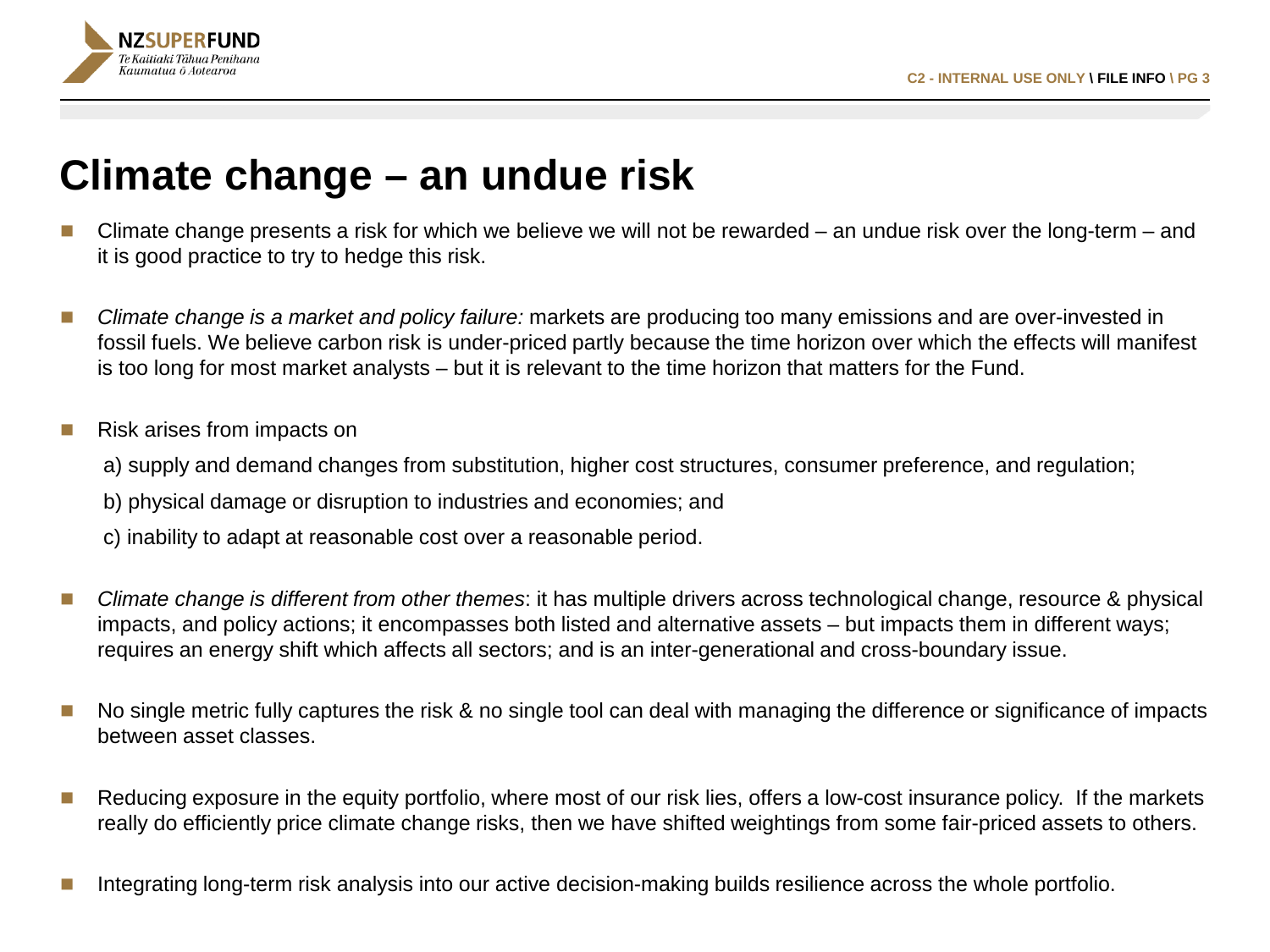

### **Potential Impact: Mercer scenarios by industry sector**

Table 6:

Sensitivity to the climate change risk factors: industry and sector level

| <b>INDUSTRY SECTOR</b>              | т⊌      | R'       |         | p:      |                 |
|-------------------------------------|---------|----------|---------|---------|-----------------|
|                                     |         |          |         |         |                 |
| <b>ENERGY</b>                       | $-0.25$ | $-0.75$  | $-0.75$ | $-0.75$ |                 |
| Oil                                 | $-0.50$ | $-0.75$  | $-0.75$ | $-0.75$ |                 |
| Gas                                 | $-0.25$ | $-0.50$  | $-0.75$ | $-0.25$ |                 |
| Coal                                | $-0.50$ | $-0.75$  | $-0.75$ | $-1.00$ |                 |
| Renewable                           | 0.50    | $-0.25$  | $-0.25$ | 1.00    |                 |
| <b>Nuclear</b>                      | 0.50    | $-0.75$  | $-0.25$ | 0.50    |                 |
| <b>UTILITIES</b>                    | $-0.25$ | $-0.75$  | $-0.50$ | $-0.50$ |                 |
| <b>Electric</b>                     | $-0.50$ | $-0.75$  | $-0.50$ | $-1.00$ |                 |
| Gas                                 | $-0.25$ | $-0.75$  | $-0.25$ | $-0.50$ |                 |
| Multi                               | $-0.25$ | $-0.75$  | $-0.50$ | $-0.75$ |                 |
| Water                               | $-0.25$ | $-0.50$  | $-0.25$ | $-0.75$ |                 |
| <b>MATERIALS</b>                    | $-0.25$ | $-0.75$  | $-0.25$ | $-0.50$ |                 |
| <b>Metals and mining</b>            | $-0.25$ | $-0.75$  | $-0.25$ | $-0.75$ |                 |
| <b>INDUSTRIALS</b>                  | $-0.25$ | $= 0.25$ | $-0.50$ | $-0.25$ |                 |
| <b>Transport and infrastructure</b> | $-0.25$ | $= 0.25$ | $-0.75$ | $-0.25$ |                 |
| <b>CONSUMER DISCRETIONARY</b>       | 0.00    | 0.00     | 0.00    | $-0.25$ |                 |
| <b>CONSUMER STAPLES</b>             | 0.00    | $-0.25$  | 0.00    | $-0.25$ |                 |
| <b>HEALTH</b>                       | 0.00    | $-0.25$  | $-0.25$ | 0.00    |                 |
| <b>FINANCIALS</b>                   | 0.00    | $-0.25$  | $-0.50$ | 0.00    |                 |
| П                                   | $-0.25$ | 0.00     | 0.00    | 0.00    |                 |
| <b>TELECOMMUNICATIONS</b>           | 0.00    | 0.00     | $-0.25$ | 0.00    |                 |
|                                     |         |          |         |         |                 |
| <b>Nanzibra</b>                     |         |          |         |         | <b>Positive</b> |

### TECHNOLOGY (T) [

Broadly defined as the rate of progress and investment in the development of technology to support the low-carbon economy.

IMPACT  $(1)\sqrt{y}$ 

Defined as the physical impact on investments of acute weather incidence/ severity (i.e. extreme or catastrophic events).

#### RESOURCE AVAILABILITY (R)CO

Defined as the impact on investments of chronic weather patterns (e.g. long-term changes in temperature or precipitation).

#### **POLICY (P)** 4<sup>4</sup>

Broadly defined as all international, national, and sub-national targets; mandates; legislation; and regulations meant to reduce the risk of further man-made or "anthropogenic" climate change.

#### Figure 18: Climate impact on return by industry sector (35 years)

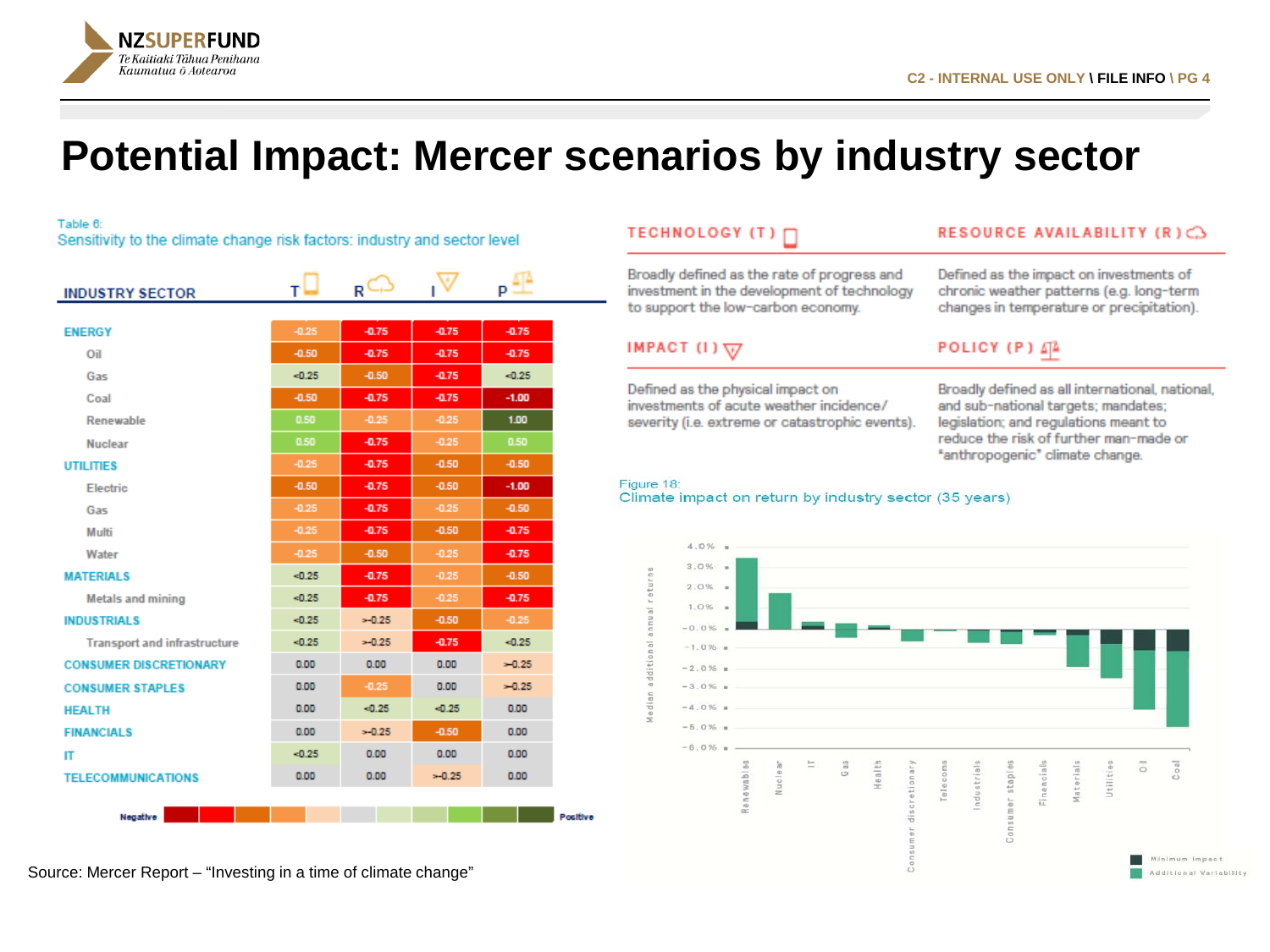

### **Potential Impact: Mercer scenarios by asset class**

#### Figure 1:

NZ Super Asset Allocation (data over 10 years)



Transformation: Climate change is contained to 2DC. Fossil fuel use is reduced to less than 50% of the energy mix by 2050 due to policy and technology – i.e. technology and policy risk factors have a larger effect on asset returns than impact and resource availability.

**Coordination**: Climate change is contained to 3DC. Fossil fuel use is constrained to 75% of energy mix by 2050. All risk factors play a role across asset returns.

**Fragmentation (low damage**): Climate change contained to 4DC.

**Fragmentation (high damage**): Climate change contained to 5DC.

Both Fragmentation scenarios represent a lack of action and assume marginal impact from the technology and policy risk factors, but significant affects from the Impact and Resource availability risk factors as the world does little, at least initially, to address climate change.

Source: Mercer 2015 "Investing in a time of climate change"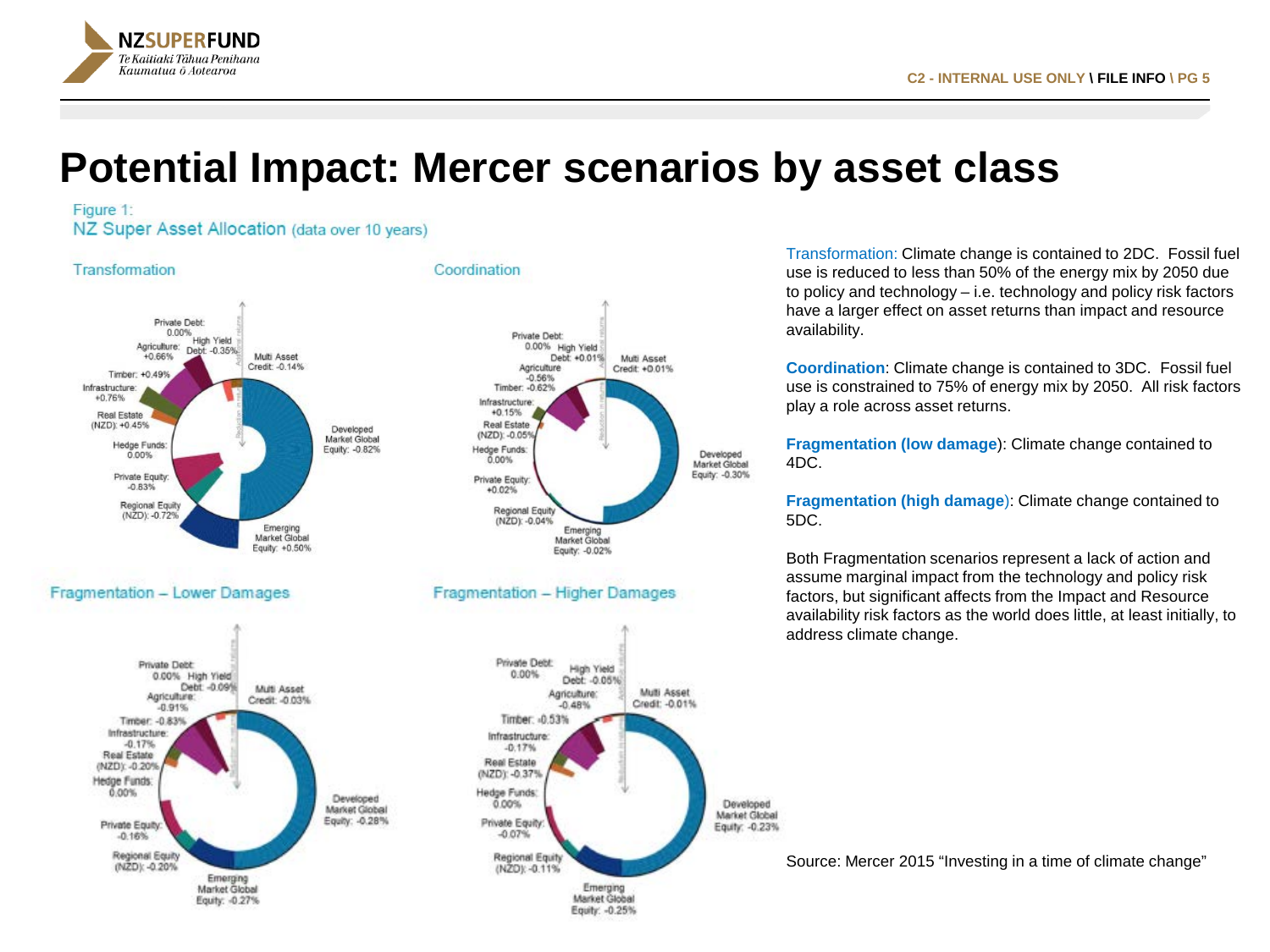

### **Portfolio carbon foot-printing – where is carbon concentrated?**









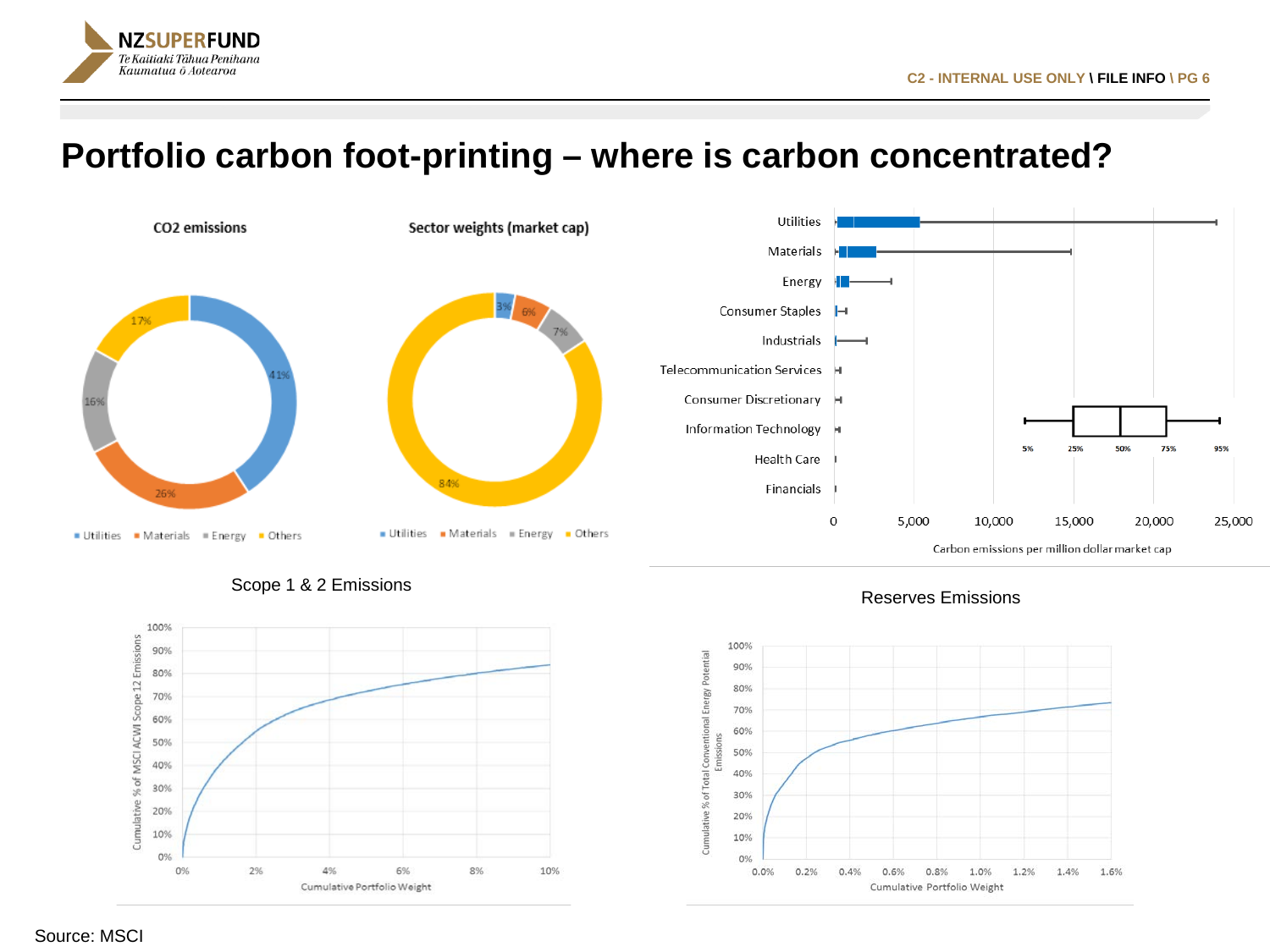

**PORTFOLIO TOTAL** 

## **Our Carbon Footprint: A Preliminary view (30 June 2015)**

|                                    | <b>Carbon emissions</b> |              | <b>Carbon</b> per |  |
|------------------------------------|-------------------------|--------------|-------------------|--|
|                                    | % NAV                   | (% of total) | NZŚm invested     |  |
| Reference portfolio                |                         |              |                   |  |
| <b>Global Equities</b>             | 56%                     | 75%          | 259               |  |
|                                    |                         |              |                   |  |
| <b>Active strategies</b>           |                         |              |                   |  |
| Timber                             | 5.9%                    | 0.4%         | 13                |  |
| <b>NZ Equities</b>                 | 4.7%                    | 5.5%         | 231               |  |
| Infrastructure                     | 4.0%                    | 2.5%         | 119               |  |
| Equity Beta (EM)                   | 2.7%                    | 8.0%         | 592               |  |
| Opportunistic                      | 2.6%                    | 1.0%         | 77                |  |
| <b>Active Equities (EM)</b>        | 1.4%                    | 4.1%         | 592               |  |
| <b>Buyout</b>                      | 0.8%                    | 1.1%         | 259               |  |
| <b>Energy Growth (Alternative)</b> | 0.7%                    | 0.2%         | 68                |  |
| <b>Real Estate</b>                 | 0.6%                    | 0.8%         | 259               |  |
| <b>Rural Land</b>                  | 0.6%                    | 1.3%         | 459               |  |
| <b>Expansion Capital</b>           | 0.2%                    | 0.3%         | 259               |  |
| <b>Energy Growth (Shale)</b>       | 0.2%                    | 0.3%         | 259               |  |
| <b>TOTAL FOR ACTIVE STRATEGIES</b> | 24%                     | 25%          | 206               |  |
|                                    |                         |              |                   |  |
| Opportunities assumed zero         |                         |              |                   |  |
| Global Bonds                       | 13.2%                   |              |                   |  |
| Global Macro                       | 2.6%                    |              |                   |  |
| <b>Distressed Credit</b>           | 1.2%                    |              |                   |  |
| Life Settlements                   | 1.1%                    |              |                   |  |
| Natural Catastrophe Reinsurance    | 1.0%                    |              |                   |  |
| Convertible Arbitrage              | 0.1%                    |              |                   |  |

100%

100%

196

#### **Carbon Footprint Summary:**

The Carbon Footprint is a good indicator of carbon risk related to:

- Listed Portfolio represents 75% of emissions this is the main focus of our reduce strategy.
- Active strategies don't appear to materially alter carbon risk at present (with current assets).
- Further work is required on:
	- How to treat bond holdings;
	- Review & selection of underlying methodologies for active strategies.

#### **Carbon Footprint and Climate Risk: Limitations**

The Carbon Footprint is a good indicator of carbon risk related to:

- those industries/companies most exposed to risk from directly releasing emissions; or that are intensive energy users (Scope 1 & 2 emissions)
- fossil fuel reserves exposure

What the carbon metrics don't capture is:

- risk to industries or companies or assets *reliant on* high emitters or fossil fuel companies, that do not have a high carbon footprint themselves;
- ability for industries or companies to adapt;
- risks from physical, water resource or weather impacts caused by climate change.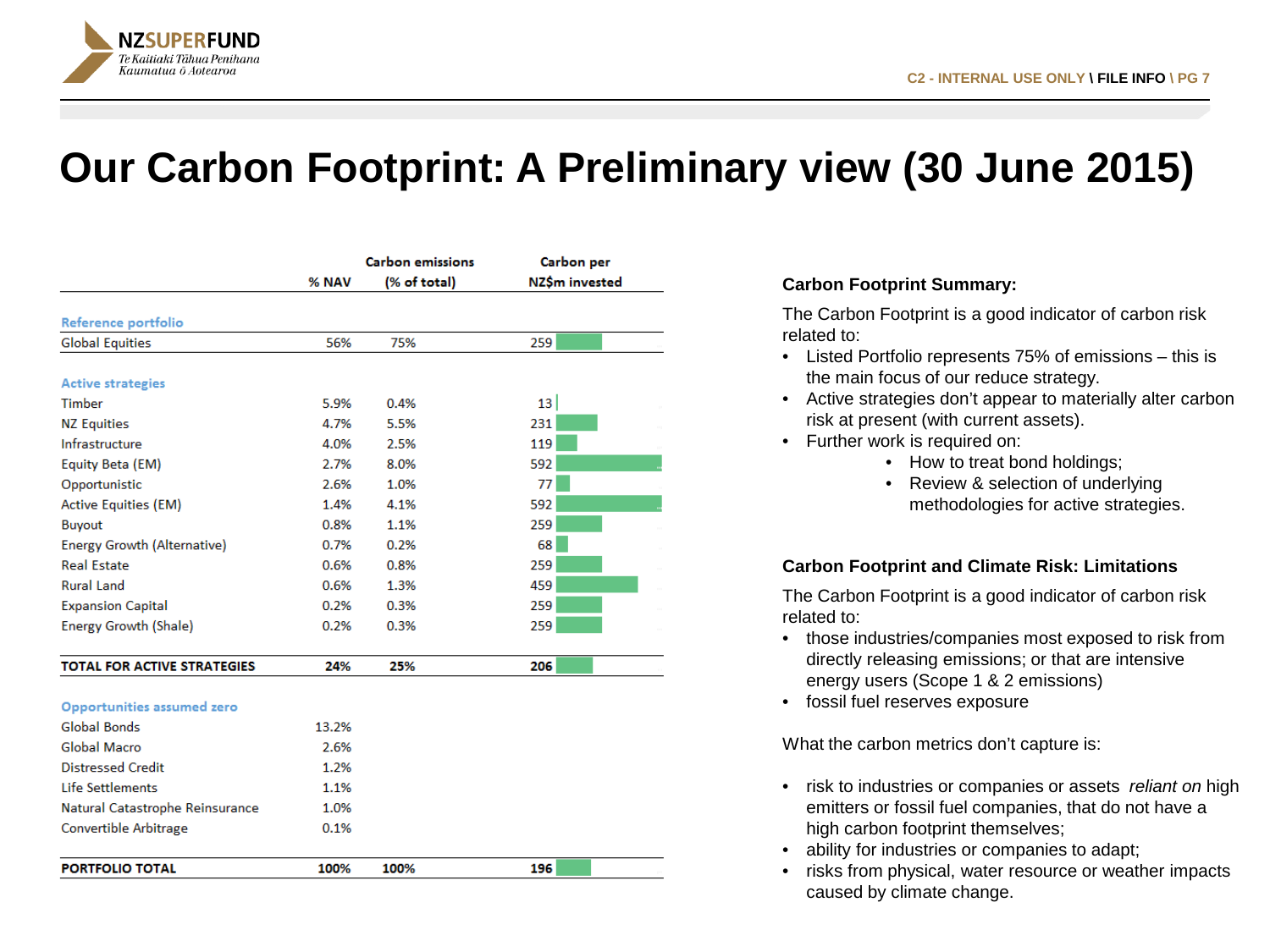**C2 - INTERNAL USE ONLY \ FILE INFO \ PG 8**

Return attributable to Board Policy

Return attributable to Board Policy

Management value-add

Management value-add



NZSUPERFUND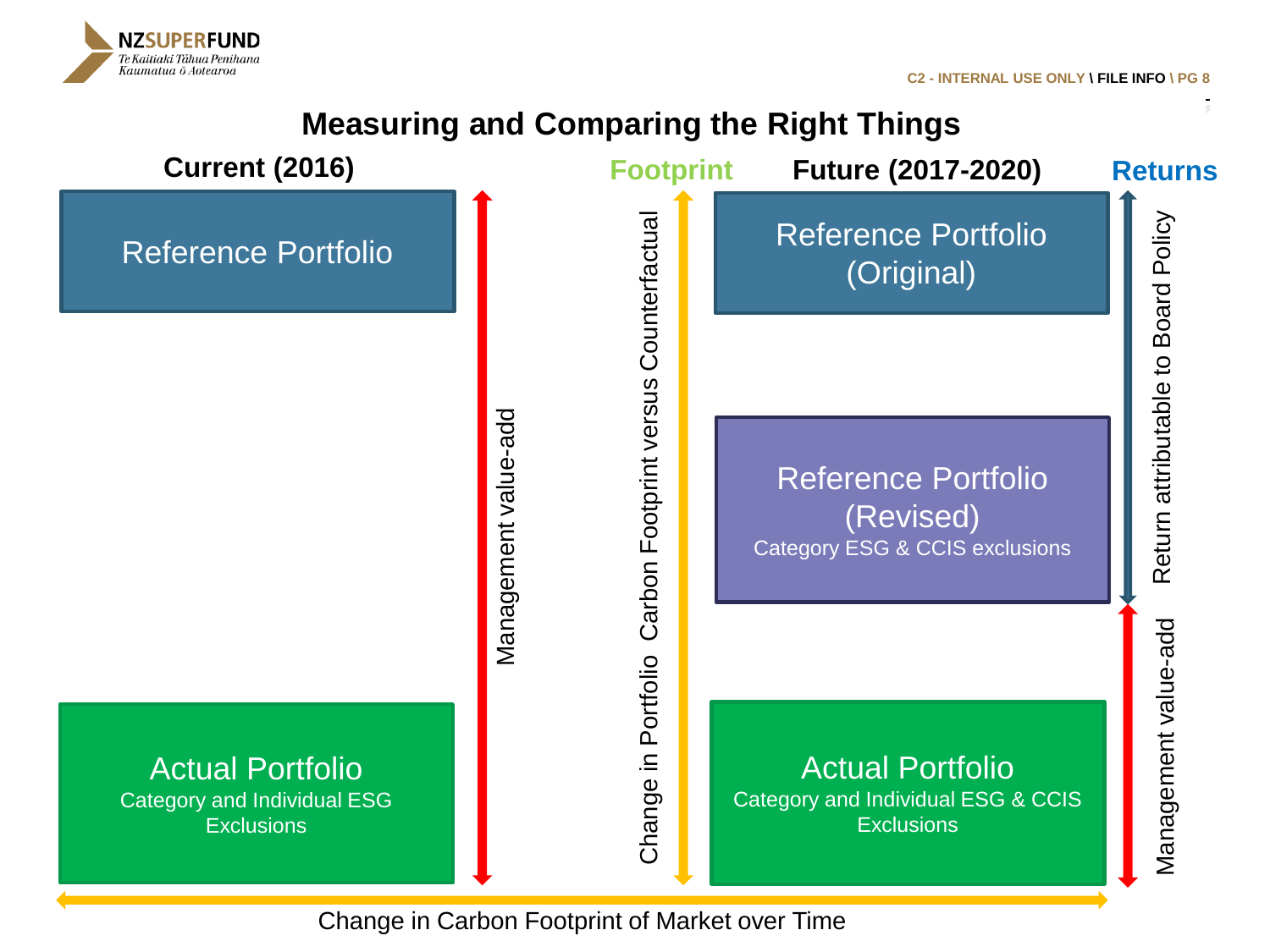

# **Implementing the Strategy – Key Workstreams Underway**

### The goal of our climate change investment strategy is to make the Fund more resilient to climate-related risk.

| <b>WORKSTREAM</b>                                                                             | <b>DESCRIPTION</b>                                                                                                                                                                                                                                                                                                                                                                                                                                                                                                                                    |
|-----------------------------------------------------------------------------------------------|-------------------------------------------------------------------------------------------------------------------------------------------------------------------------------------------------------------------------------------------------------------------------------------------------------------------------------------------------------------------------------------------------------------------------------------------------------------------------------------------------------------------------------------------------------|
| <b>REDUCE: Reduce</b><br>exposure to fossil fuel<br>reserves & carbon<br>emissions            | Establishing design principles for reducing exposures to high risk companies across the equity portfolio.<br>Implement reduction in exposure to emissions and reserves across equity portfolio beginning this year.<br>$\bullet$<br>• Carbon footprint for passive equities published. Initial assessment of non-passive portfolio exposures undertaken.<br>Designing approach to reducing exposure to carbon emissions across unlisted assets.                                                                                                       |
| <b>ANALYSE:</b><br>Incorporate climate<br>change into our<br>analysis and<br>decisions making | Valuation - Developing a methodology to incorporate carbon pricing into valuation models.<br>Scenarios - Considering the return impact on the whole portfolio of various climate change scenarios.<br>$\bullet$<br>Manager Selection - integrate into Manager Selection & Conviction Framework, and ESG clauses in mandates.<br>Physical risks & real assets - Assessment of climate change risks embedded in our real asset holdings, risk of physical<br>damage & resource impacts and potential implications for our Natural Catastrophe exposure. |
| <b>ENGAGE: Manage</b><br>climate risks by being<br>an active owner                            | Engagement programme: add climate change as a priority focus issue: direct & collaborative engagement to encourage<br>companies to develop robust climate change strategies and to improve reporting.<br>Voting: Review voting guidelines to ensure they encompass climate change considerations.<br>$\bullet$                                                                                                                                                                                                                                        |
| <b>SEARCH: Execution</b><br>ability and our target<br>operating model                         | Opportunities: Actively seek new investment opportunities suitable for long horizon investors, including in the areas of<br>$\bullet$<br>alternative energy, energy efficiency and transformational infrastructure. Key elements: Opportunity Filter, Spectrum of<br>opportunities, Near & long-term prospects.                                                                                                                                                                                                                                       |